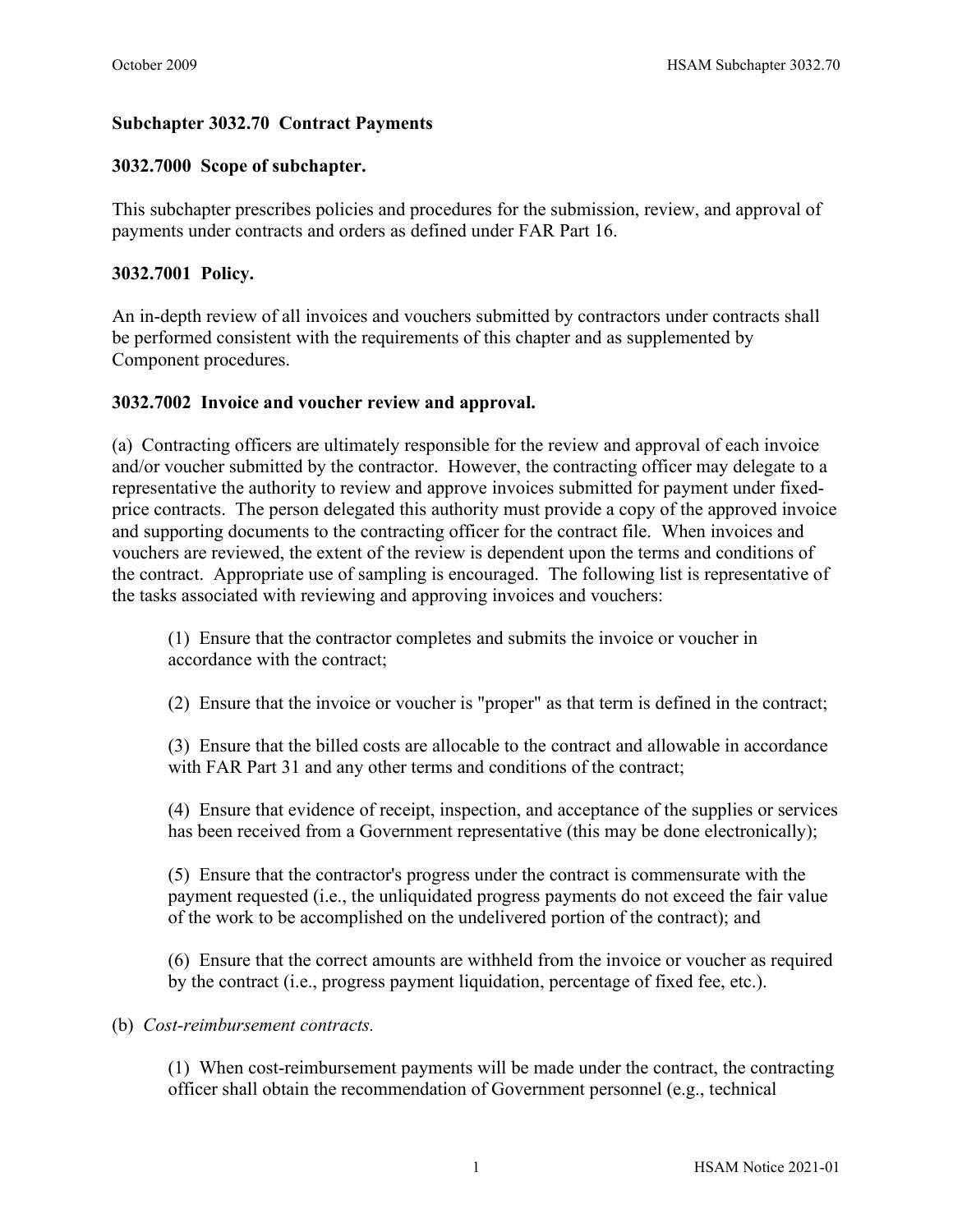representatives, quality assurance inspectors, auditors, etc.) concerning payment of the voucher.

(2) The responsibility for reviewing and recommending approval of vouchers may be delegated by the contracting officer to either the COR or to the Defense Contract Audit Agency (DCAA) or both. Circumstances that would support delegating the voucher processing to DCAA would include situations where DCAA already audits the contractor. In such cases, it is typically more efficient to use DCAA to process vouchers.

(i) If DCAA is identified in a contract as the cognizant audit office, they are delegated responsibility to review vouchers per the MOU at HSAM Appendix U. The contracting officer shall require that the contractor submit vouchers directly to the cognizant DCAA auditor at the same time as the original is sent to the COR/contracting officer.

(ii) DCAA will review all first vouchers submitted under the contract or delivery order and sample the remaining vouchers. However, for any particular voucher, the contracting officer can request a DCAA review of that specific voucher if the contracting officer has concerns.

(c) If the contracting officer determines the amount billed is allocable and allowable, he/she shall furnish the designated payment office with written approval of the amount to be paid the contractor. (See Appendix S for a sample format).

(d) *Time-and-materials and labor-hour contracts*.

(1) When processing vouchers (or commercial invoices submitted per FAR 52.212-4 Alternate I) for payment under time-and-materials (T&M) or labor-hour contracts, appropriate use of sampling is encouraged for verifying the adequacy of supporting information for the voucher/commercial invoice. The checklist at Appendix S, or a component authorized form that is substantially similar, should be used as a basis for the review. The responsible Government official should verify:

(i) That the employees meet the qualifications for the labor categories to which they are being billed;

(ii) That the hourly rates for each category on the voucher match the rates specified in the contract for the period being invoiced;

(iii) That the material costs included in the voucher/commercial invoice are adequately supported by invoices and/or evidence of payment to vendors;

(iv) The accuracy of the mathematical calculations contained in the voucher; and

(v) That the hours worked match the hours billed.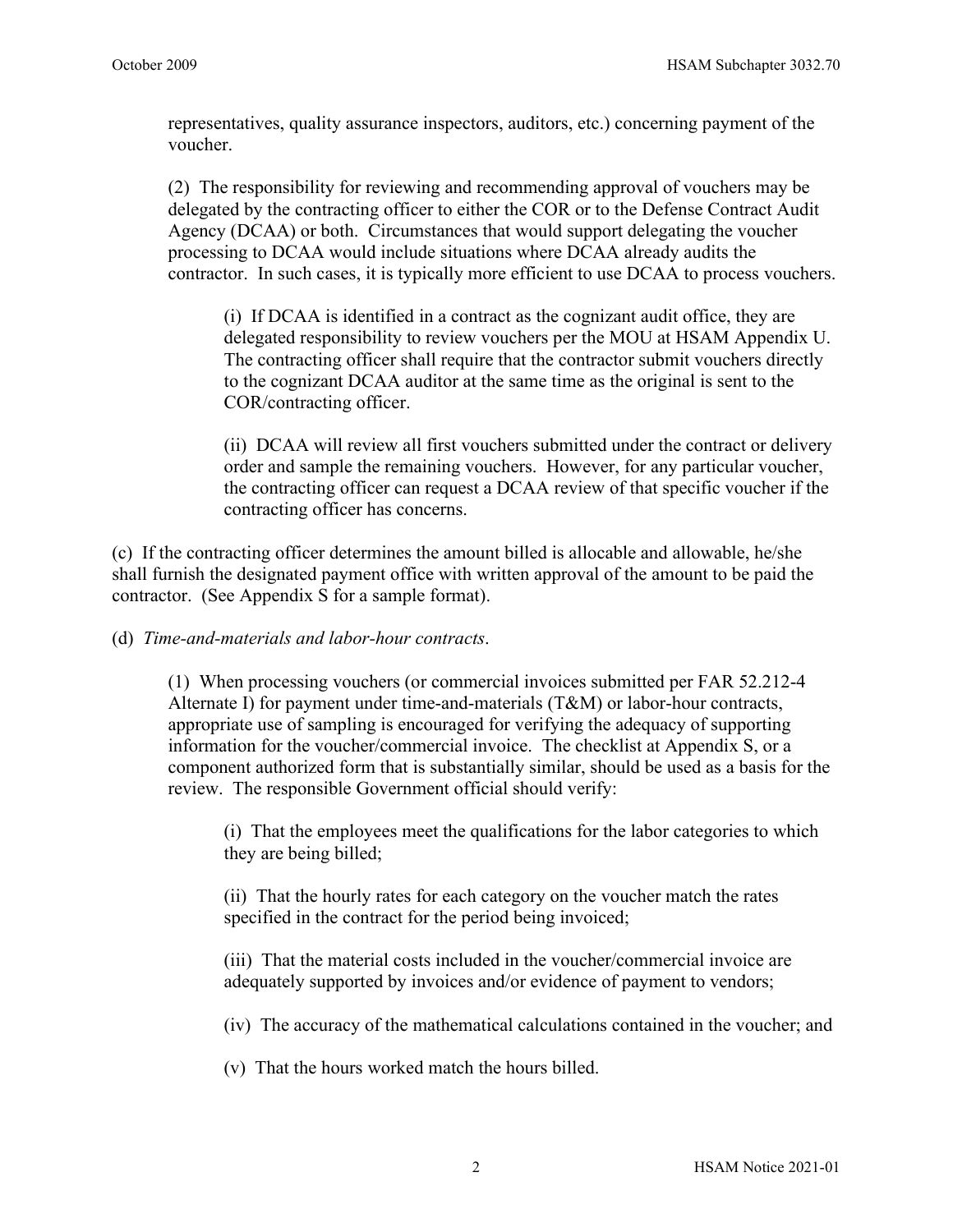(2) The responsibility for reviewing and recommending approval of vouchers or commercial invoices on T&M and labor-hour contracts may be delegated by the contracting officer to either the COR or to the DCAA or both. Circumstances that would support delegating the voucher processing to DCAA would include situations where DCAA already audits the contractor. In such cases, it is typically more efficient to use DCAA to process vouchers.

> (i) If DCAA is identified in a contract as the cognizant audit office, it is delegated responsibility to review vouchers per the MOU at HSAM Appendix U. The contracting officer shall require that the contractor submit vouchers directly to the cognizant DCAA auditor at the same time as the original is sent to the COR/contracting officer.

(ii) DCAA will review all first vouchers submitted under the contract or delivery order and sample the remaining vouchers. However, for any particular voucher, the contracting officer can request a DCAA review of that specific voucher if the contracting officer has concerns.

(3) The responsibility for review and approval of interim payment vouchers/commercial invoices on T&M and labor-hour contracts or orders may be delegated by the contracting officer only to the COR.

(i) If the contracting officer delegates review and approval of vouchers/commercial invoices to the COR or if the contracting officer retains authority for approval of vouchers/commercial invoices:

(A) The contracting officer shall direct the contractor to support each voucher/commercial invoice such as with the information addressed in the sample letter at Appendix S.

(B) The contracting officer or, if delegated, the COR is responsible to verify that the hours worked by the contractor match the hours billed through use of an appropriate sampling plan or other verification process.

(C) The contracting officer or, if delegated, the COR is required to accomplish the verifications required by paragraph  $(d)(1)$  of this subsection.

> *(1)* Review of information provided by the contractor per direction of the contracting officer's letter at Appendix S is adequate for this purpose. The accuracy of this information should be verified by the COR at appropriate intervals.

*(2)* If the contractor fails to provide the supporting information directed by the contracting officer to support a